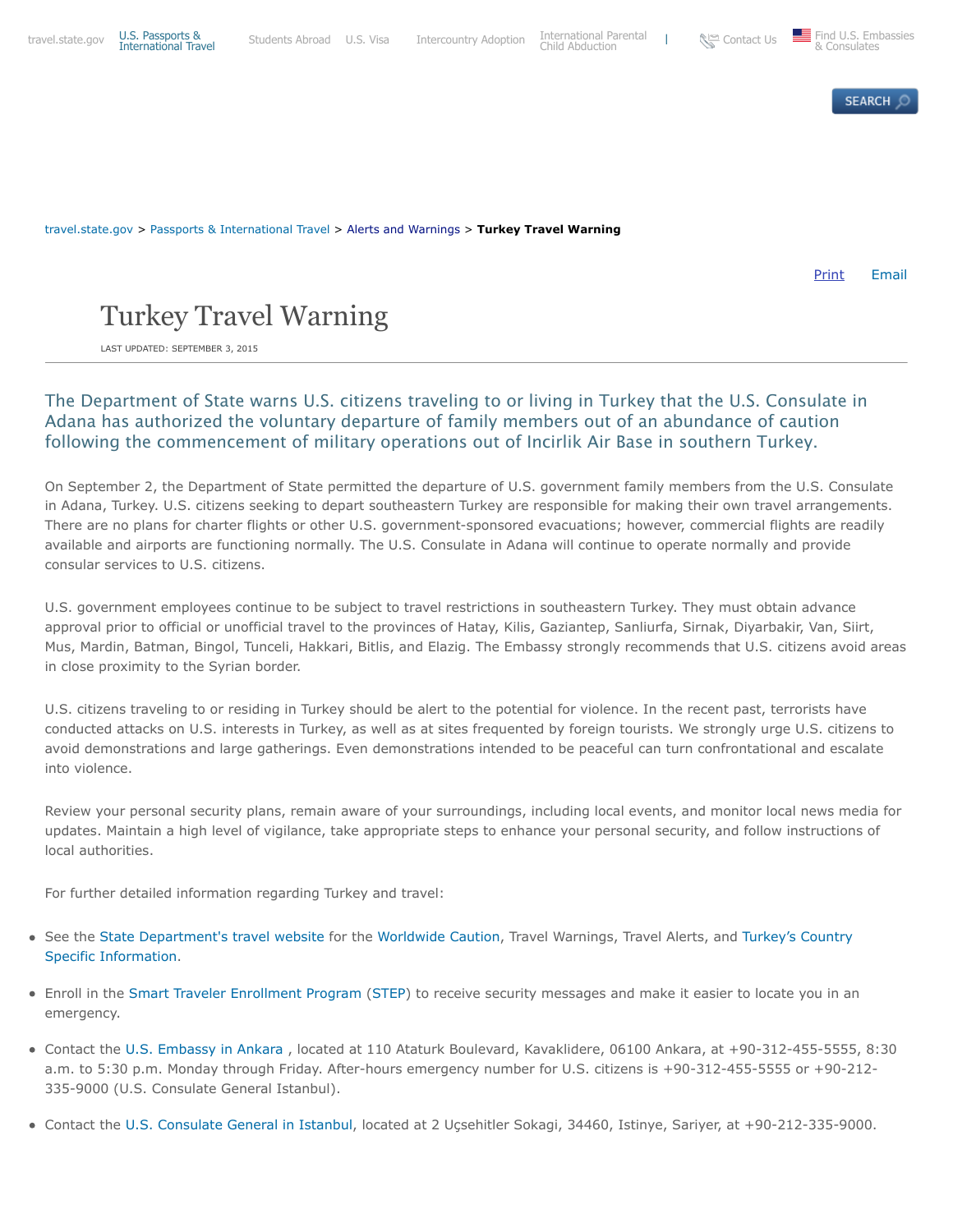- Contact the [U.S. Consulate in Adana,](http://adana.usconsulate.gov/) located at 212 Girne Bulvari, Guzelevler Mahallesi, Yuregir, Adana at +90-322-455-4100.
- Contact the Consular Agency in Izmir at [Izmir@state.gov.](mailto:Izmir@state.gov)
- Call 1-888-407-4747 toll-free in the United States and Canada or 1-202-501-4444 from other countries from 8:00 a.m. to 8:00 p.m. Eastern Standard Time, Monday through Friday (except U.S. federal holidays).
- Follow us on [Twitter](http://twitter.com/travelgov) and [Facebook](http://www.facebook.com/travelgov) .

**Embassies & Consulates**

Assistance for U.S. Citizens

U.S. Embassy Ankara 110 Atatürk Blvd. Kavaklidere, 06100 Ankara **Turkey** 

- Telephone le. +(90) (312) 455-5555
- Emergency After-Hours ۱o Telephone +(90) (312) 455-5555
- Fax ۱ +(90) (312) 466-5684
- Email ۱ [Contact American Citizen Services](http://turkey.usembassy.gov/acs-form5.html) Ankara
- [U.S. Embassy Ankara](http://turkey.usembassy.gov/) ۱

[VIEW MORE LOCATIONS](http://travel.state.gov/content/passports/en/alertswarnings/turkey-travel-warning.html#more_embassies)